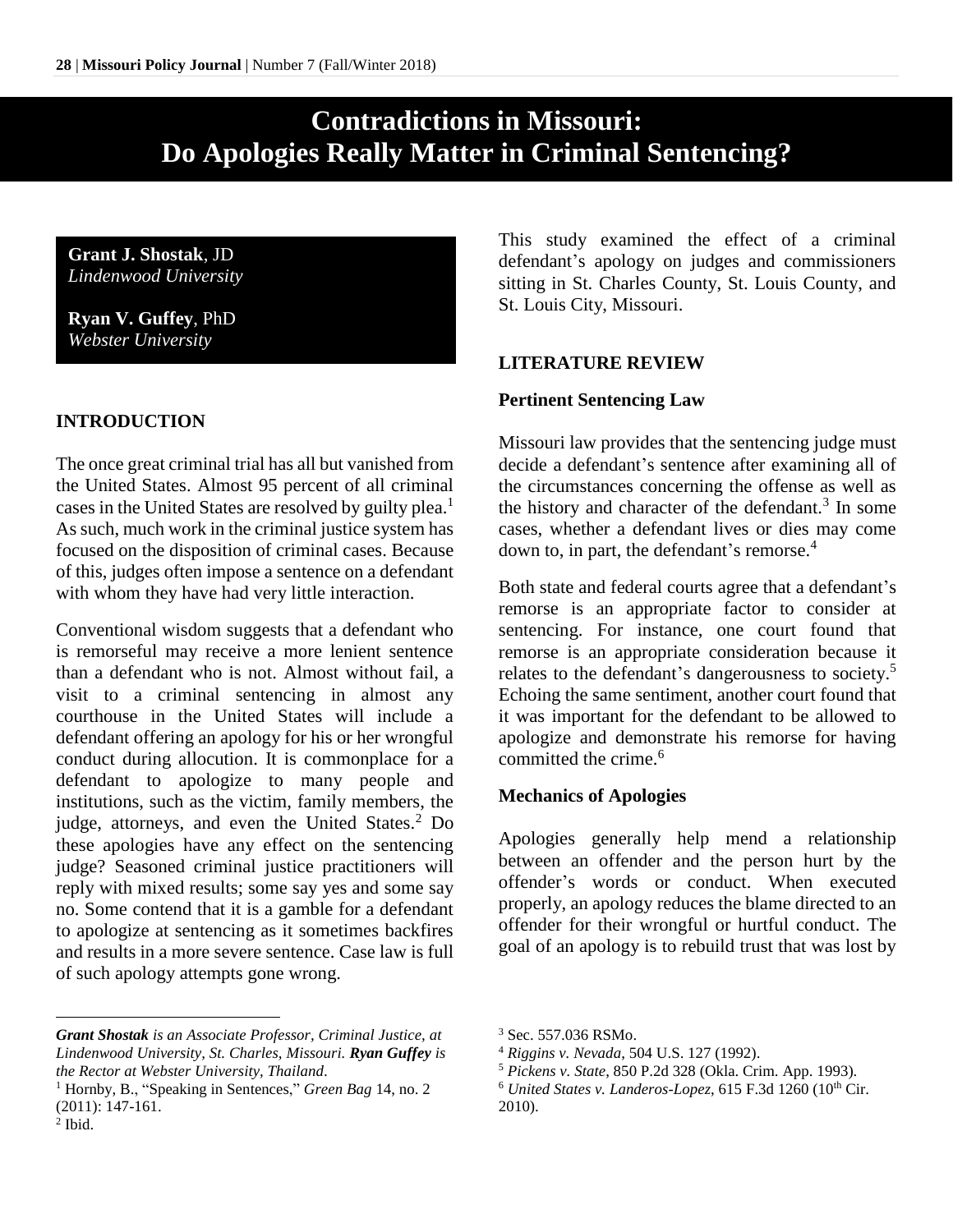the offender's wrongful conduct.<sup>7</sup>

Since apologies do not cost anything, there is a risk that offenders will make insincere apologies to their victims in an effort to rebuild lost trust. This of course is common sense, and insincere apologies are not well received by the victim. As a result, insincere apologies have the opposite effect, and further reduce trust and place more blame on the offender. Because of this, offering an apology presents a risk to the offender that the victim will not deem the apology sincere.<sup>8</sup>

As one would expect, there is no magic formula to presenting a sincere apology, as each case is different. The best apologies fall in line with the expectations of what the victim wants to hear from the offender. While there is no concrete form an apology must take, there are essentially four parts to an apology: (1) an acceptance of responsibility; (2) an expression or demonstration of the offender's sorrow; (3) an offer to right the wrong; and (4) a promise not to repeat the offense in the future.<sup>9</sup>

In the criminal justice context, it would seem that defendants have much to gain if the recipient believes that their apology is authentic.

#### **Experiments with Apologies in the Legal Setting**

Experiments with apologies in legal settings have shown mixed results. In one study concerning the effect of an apology in a civil lawsuit, the results were surprising. In this study, a number of federal district judges and magistrate judges were asked to review a hypothetical personal injury lawsuit in which the plaintiff was injured due to a defective saw. The judges were to play the role of a mediator recommending the value of the plaintiff's claims to the parties. The control group was provided a description of the injuries along with an acknowledgement of fault on behalf of the manufacturing company. The other group, however, received the same information but also learned that the CEO of the manufacturing company also attended the settlement conference and told the plaintiff that on

 $\overline{a}$ 

behalf of the corporation he was sorry for the injuries caused by the defect and that he took full responsibility for the plaintiff's injuries.<sup>10</sup>

The researchers thought that the judges evaluating the worth of the plaintiff's claim would find a lower value for the apology condition given the previous research on the effect of apologies. They found, however, that the judges tended to place a higher value on the cases in which the CEO expressed his apology as opposed to the cases in which liability was only admitted. One possible explanation, however, for this result is that the apology only served to further strengthen the plaintiff's case against the defendant. In addition, it is possible that the judges placed a higher value on the apology condition because they were not the victim, but instead were a third party.<sup>11</sup>

After learning the results of this study, the researchers presented the exact same scenario to a group of lawyers who were asked to predict the judge's estimation of the value of the plaintiff's injuries. As the researchers themselves first believed, the lawyers anticipated the judges would place a lower value on the apology condition. The study revealed that the lawyers expected the apology to have an impact on the judge's decision making, when in fact it did not.<sup>12</sup>

Continuing experiments with apologies in legal settings, another study was conducted in which judges were asked to evaluate a fair settlement for a plaintiff injured when attempting to sit in a lawn chair. In the first condition, the judges learned that the plaintiff was injured when trying to sit in a lawn chair that was accidentally knocked out of the way by an inebriated passerby. In this study, some judges were told that a defendant accidentally knocked the lawn chair out of the way as the plaintiff was attempting to sit in it and other judges were told that the defendant intentionally pulled the chair out from the plaintiff. In addition, the researchers randomly told some of the judges that the defendant had apologized for the negligence or intentional conduct. For the negligence/apology condition, the study revealed that the judges placed a lower settlement value on the case compared to the

<sup>7</sup> Rachlinski, J. J., Guthrie, C., & Wistrich, A. J., "Contrition in the Courtroom: Do Apologies

Affect Adjudication?" *Cornell Law Review* 98, no. 5 (2013): 1189-1243. 8 Ibid.

<sup>&</sup>lt;sup>9</sup> Ibid.

 $10$  Ibid.

 $11$  Ibid.

 $^{12}$  Ibid.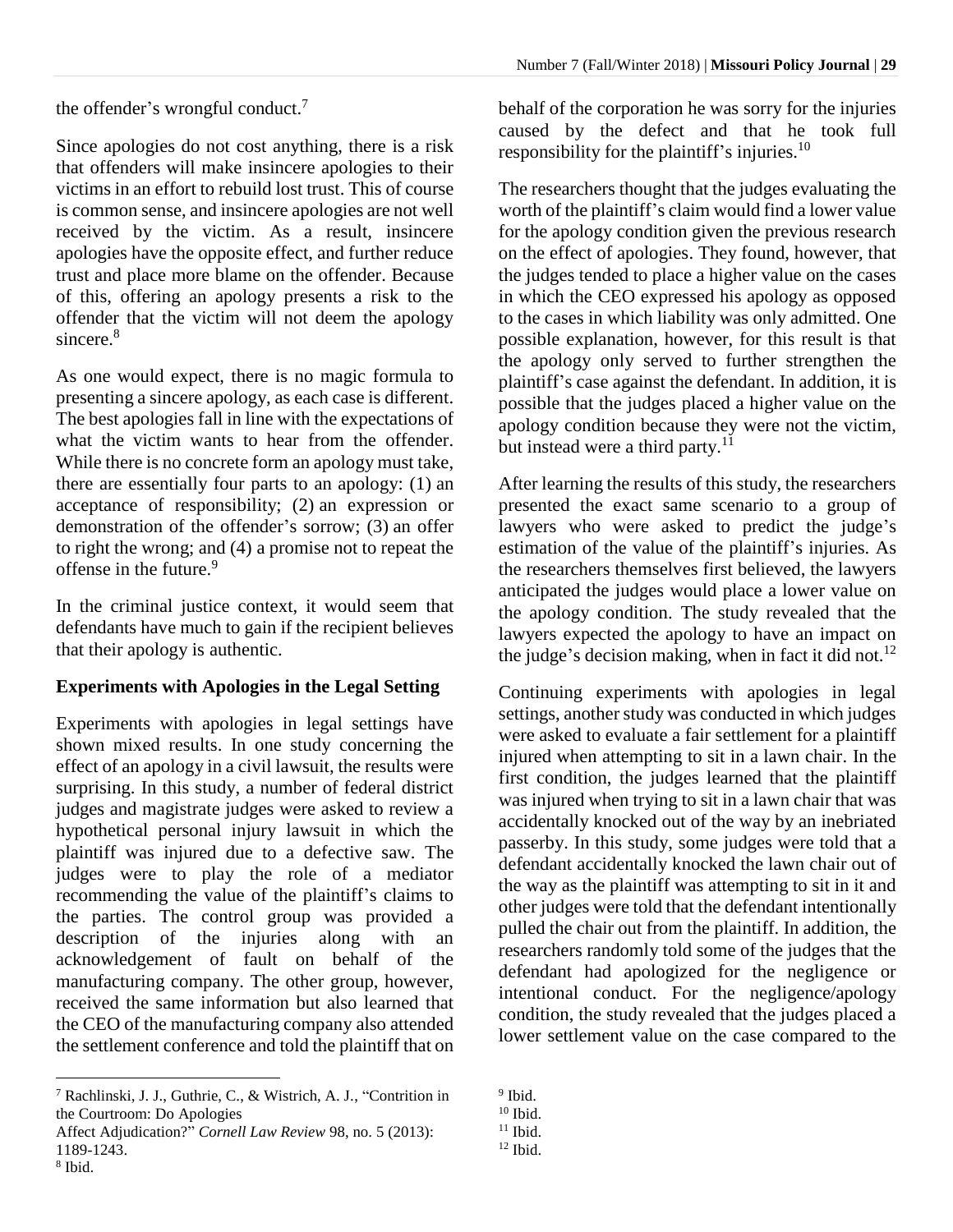value the judges placed on the intentional/apology condition. Statistically, however, the study found that the apology in either condition was not significant. The takeaway from this study was that judges did not appear to be swayed by an apology. $13$ 

A similar study was conducted concerning an apology in a bankruptcy proceeding. Given the results of the previous two studies, it was not surprising that the study revealed that the apology did not have a significant effect on the judges. $14$ 

## **Apologies in Criminal Cases**

With respect to criminal cases, research has revealed that an apology may help in some cases and hurt a defendant in others. For instance, one study focused on the impact of an apology in traffic court. In this study, a number of judges attending a conference were asked to play the role of a traffic court judge. The handout given to the judges described a hypothetical defendant named Debbie who was ticketed for speeding (52 miles in a 35 miles per hour zone) in a work zone. In the hypothetical, the ticketing officer testified that the defendant was ticketed for speeding and conceded that the work zone signs were confusing. Debbie admitted that she was speeding but explained that she did not drive often and thought the speed limit was higher. She also told the judge that she did not notice any signs indicating she was driving in a work zone. Lastly, Debbie informed the court that she had not received any traffic tickets within the last three years.<sup>15</sup>

The judges were advised that the possible range of punishment was \$50 to \$400, but those fines could be doubled since the offense occurred within a work zone. In the study, a picture of Debbie was attached to the materials, one of which portrayed an unattractive woman and the other, an attractive woman. In addition, some of the judges were told

 $\overline{a}$ 

that Debbie apologized for committing the offense, accepted full responsibility, and that she would not do it again. The judges were asked what fine they would impose. The results revealed that the apology did not help the defendant. The researchers concluded that the judges must have believed that the apology was insincere and imposed a more significant fine. $16$ 

In another study, judges attending a conference in 2004 were asked what sentence they would impose on a defendant who was convicted of threatening a judge after having lost a motion in a civil proceeding. Judges assigned to the control group were told that the defendant, at sentencing, was given an opportunity to speak but chose not to. The remaining judges were told that the defendant apologized for threatening the judge and explained that he was under a great deal of stress. In addition, the defendant accepted full responsibility for his actions and promised not to do it again. The results revealed that the judges who were told of defendant's apology sentenced the defendant to less time than those judges who were told the defendant did not speak at sentencing.<sup>17</sup>

Robinson, Jackowitz, and Bartels also studied the effect of remorse and apology, among other things, in criminal cases.<sup>18</sup> They collected data from participants who responded to advertisements at the University of Chicago and those who responded on Amazon's Mechanical Turk. The subjects were presented with a survey listing five different hypothetical criminal offenses and were asked to indicate their thoughts on the appropriate punishments. After having done so, the subjects were then given additional information such as the fact that the defendant showed true remorse, publicly acknowledged guilt, and apologized to the victim immediately after the offense. They were then asked whether the additional facts influenced their thoughts

 $13$  Ibid.

 $14$  Ibid.

<sup>15</sup> Ibid.

<sup>16</sup> Ibid.

 $17$  Ibid.

<sup>18</sup> Robinson, P. H., Jackowitz, S. E., & Bartels, D. M., "Extralegal Punishment

Factors: A Study of Forgiveness, Hardship, Good Deeds, Apology, Remorse, and Other Such Discretionary Factors in Assessing Criminal Punishment," *Vanderbilt Law Review* 65, no. 3 (2012): 737-826.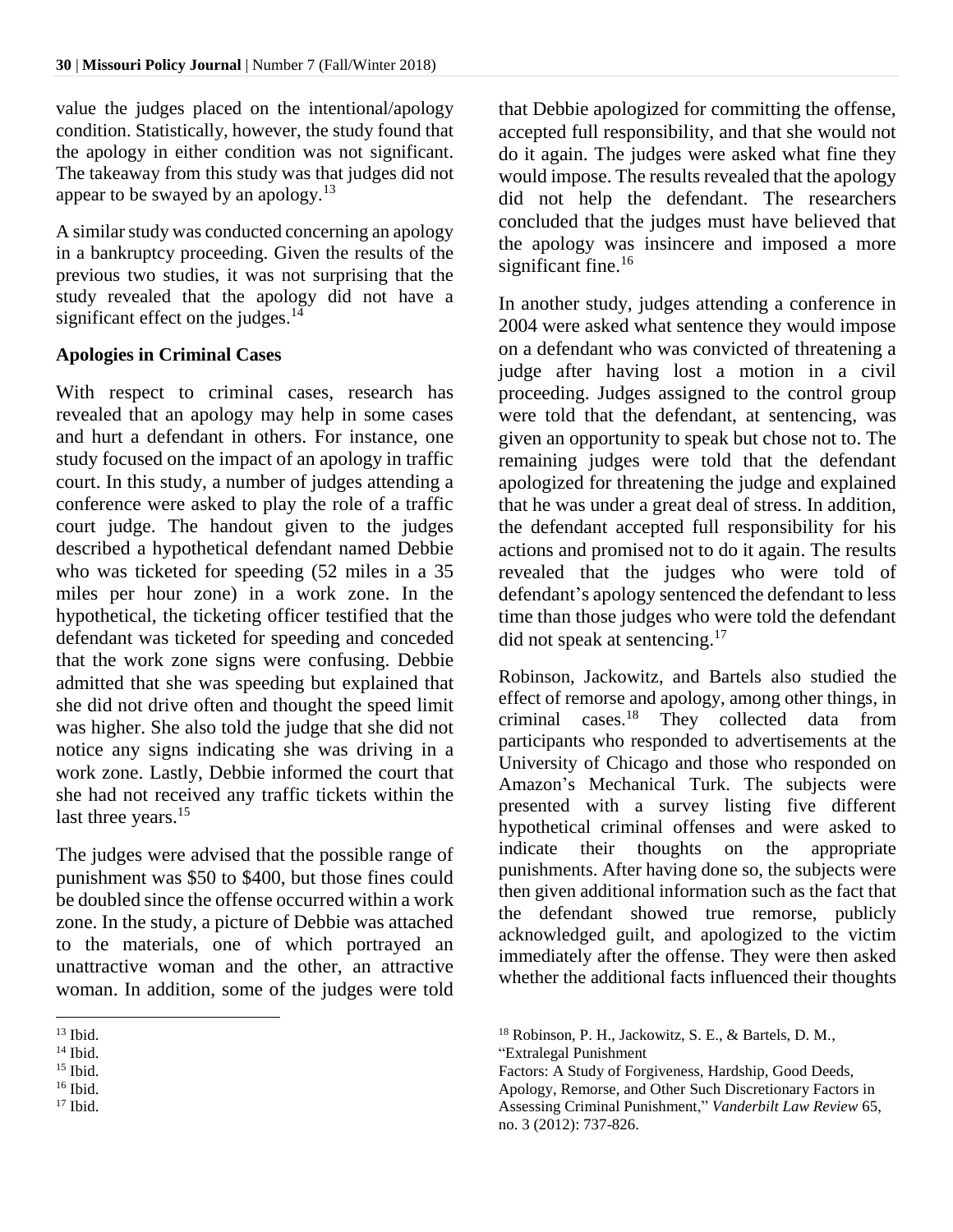on punishment, and if so, what the appropriate punishment should be.

The study found that most participants lowered a defendant's punishment when true remorse, a public acknowledgement of guilt and an apology immediately after the offense were introduced into the hypothetical. Interestingly, while most participants reduced punishment for theft or assault, they did not do so with the crime of homicide. In addition, while not resulting in as significant as a sentence reduction, the majority of participants also reduced the sentence when a defendant was found to be truly remorseful, publicly acknowledged guilt, and apologized at sentencing.<sup>19</sup>

Gold and Weiner also examined the effect of, among other things, remorse and confession. <sup>20</sup> In their study, a number of University of California at Los Angeles undergraduate students were provided a handout with essentially three different scenarios, one of which included a hypothetical based upon the crime of passing of State Department secrets to a foreign country. The results of the study support the proposition that wrongdoers are considered less blameworthy when they showed remorse for their actions.

Likewise, a study conducted by Jacobson and Berger, examined the impact of repentance and the attractiveness of a defendant on punishment.<sup>21</sup> In their study, 212 residents of a Chicago suburb were given a questionnaire describing a criminal case and asked them to determine the appropriate sentence for the defendant. Attached to the survey was a picture of the defendant. One group received a photograph of a well-dressed, attractive defendant, while the other group received a picture of the same model, but this time he was not well dressed, nor well groomed.

In addition, those that received the well-dressed photograph were also advised that during the trial the defendant appeared to be truly remorseful, while

 $\overline{a}$ 

those receiving the unattractive photo were advised that the defendant, at times during the trial, appeared to be arrogant. Their study found that the attractive repentant group received a significantly lower sentence than the unattractive arrogant group.

Finally, Bennett and Robbins, conducted a survey of federal judges to learn their views on a defendant's allocution in sentencing.<sup>22</sup> The survey requested that the judges set out the top five characteristics or features of a defendant's allocution that impresses them most. Genuine remorse and a sincere apology to the victims of the crime made the top five of the list.

## **Drawbacks of Apologies in Criminal Cases**

While case law and statutory law have echoed the appropriateness of considering a defendant's remorse in imposing the sentence, some legal scholars have stated that remorse is not an appropriate consideration. To begin with, remorse is a doubleedged sword for a defendant. There is the danger that the judge may believe that a defendant is expressing remorse or apologizing simply to obtain a reduced sentence. In addition, there is the possibility that a truly remorseful defendant will be seen as unrepentant, and instead of receiving a reduced sentence, will receive a harsher punishment. This dilemma is caused by the fact that evaluating a defendant's remorse is subjective. No one can truly know whether or not a defendant is truly remorseful, except for the defendant.<sup>23</sup>

One of the chief complaints for using remorse as a sentencing factor is the fact that it is judged by an arbitrary standard. Cases abound detailing a sentencing court's dissatisfaction with a defendant's expression of remorse and apology because the defendant did not use wording that the sentencing court desired. In one instance, a defendant was found to be unremorseful after apologizing because the defendant did not specifically reference the victim in

- <sup>22</sup> Bennett, M., & Robbins, I., "Last Words: A Survey of
- Federal Judges' Views on Allocution
- in Sentencing," *Alabama Law Review* 65, no. 3 (2014): 735- 814.

<sup>19</sup> Ibid.

<sup>20</sup> Gold, G. J., & Weiner, B., "Remorse, Confession, Group Identity, and

Expectancies About Repeating a Transgression," *Basic and Applied Social Psychology* 22, no. 4 (2000): 291-300.

 $21$  Jacobson, S. K., & Berger, C. R., "Communication and Justice: Defendant Attributes and Their Effects on the Severity

of His Sentence," *Speech Monographs* 41, no. 3 (1974): 282- 286.

<sup>23</sup> Ward, B., "Sentencing Without Remorse," *Loyola University Chicago Law Journal* 38, no. 1 (2006): 131-167.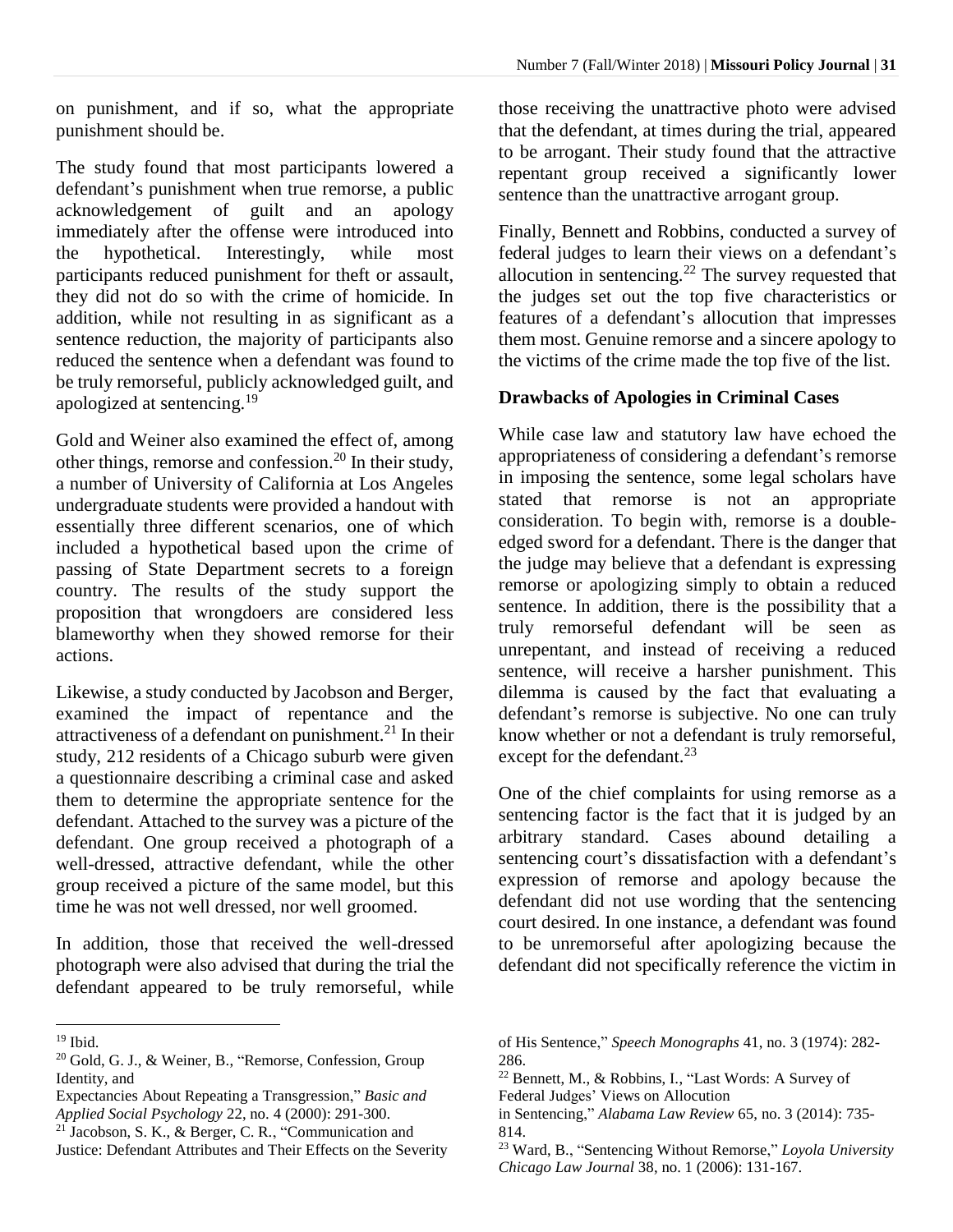## the apology.<sup>24</sup>

Another shortcoming of considering remorse as a sentencing factor is that some defendants are more articulate than others and are able to express their emotions in a more convincing manner. Therefore, a truly remorseful defendant that is inarticulate may not be persuasive enough for the sentencing court to find true remorse. Likewise, courts in considering a defendant's remorse often look to actions of the defendant that occurred long before sentencing. Some courts have looked at the defendant's actions during the offense, immediately after the offense, and even during trial. None of these, however, is indicative of how a defendant may truly feel at the time of sentencing. All of these operate to the defendant's detriment in demonstrating remorse at sentencing.<sup>25</sup>

## **Filling the Gap**

Given the conflicting sentiment on the role of remorse and apology at sentencing and its impact on the sentence imposed, this study attempted to fill the gap by further clarifying the impact of a criminal defendant's remorse on the sentence imposed. For example, some of the earlier studies used laypersons as opposed to judges, which may have skewed the results as the effect of an apology by a criminal defendant, and which may be different for a judge who sees defendants on a daily basis and may have become hardened or less sympathetic to an apology than a layperson.

Further, this study attempted to clarify the role remorse and apology may have upon judges and commissioners in the Circuit Courts of St. Charles County, St. Louis City, and St. Louis County, Missouri.

#### **Methodology**

The purpose of this research was to examine whether a defendant's demonstration of remorse at a sentencing proceeding during allocution for a crime committed in St. Charles County, St. Louis City, and

St. Louis County, Missouri, has any effect upon the sentence imposed by the sentencing judge. Conventional wisdom and case law all support the proposition that an apology by the defendant at sentencing is beneficial for the defendant. In practice, however, offering an apology often backfires on a defendant and results in a more severe punishment by the sentencing judge.

#### **Overview**

In this study, the current judges and commissioners sitting in the Circuit Courts of St. Charles County, St. Louis City, and St. Louis County, Missouri, during the winter of 2016 were surveyed and serve as the unit of analysis. Given previous literature and statements from judges concerning the importance of an apology and remorse as a sentencing factor, a sincere apology and demonstration of remorse by a defendant should have an impact on the sentence imposed. In this study, modeled very closely after the Rachlinski speeding ticket study, $26$  the sentence imposed consisted of the judge's response set out in a dollar figure for a fine for a hypothetical littering case.

For purposes of this study, an apology consisted of a defendant's acceptance of responsibility, an indication of remorse, and an offer to make amends for the offense to the extent possible, as well as an indication that the defendant would not commit another offense in the future.

#### **Sample Data**

The study sample consisted of all sitting judges and commissioners in the Circuit Courts of St. Charles County, St. Louis City, and St. Louis County, Missouri, in November of 2016. They were sent a study participation letter by U.S. mail, in addition to a warning letter, and the hypothetical case upon which they were asked to impose sentence. They were requested to render their sentence, stated in dollars, after having read the hypothetical case. The control group survey consisted of a written description of the offense, applicable penalty range, a brief background

 $\overline{a}$  $24$  Ibid.

<sup>25</sup> Ibid.

<sup>26</sup> Rachlinski, J. J., Guthrie, C., & Wistrich, A. J., "Contrition in the Courtroom: Do Apologies

Affect Adjudication?" *Cornell Law Review* 98, no. 5 (2013): 1189-1243.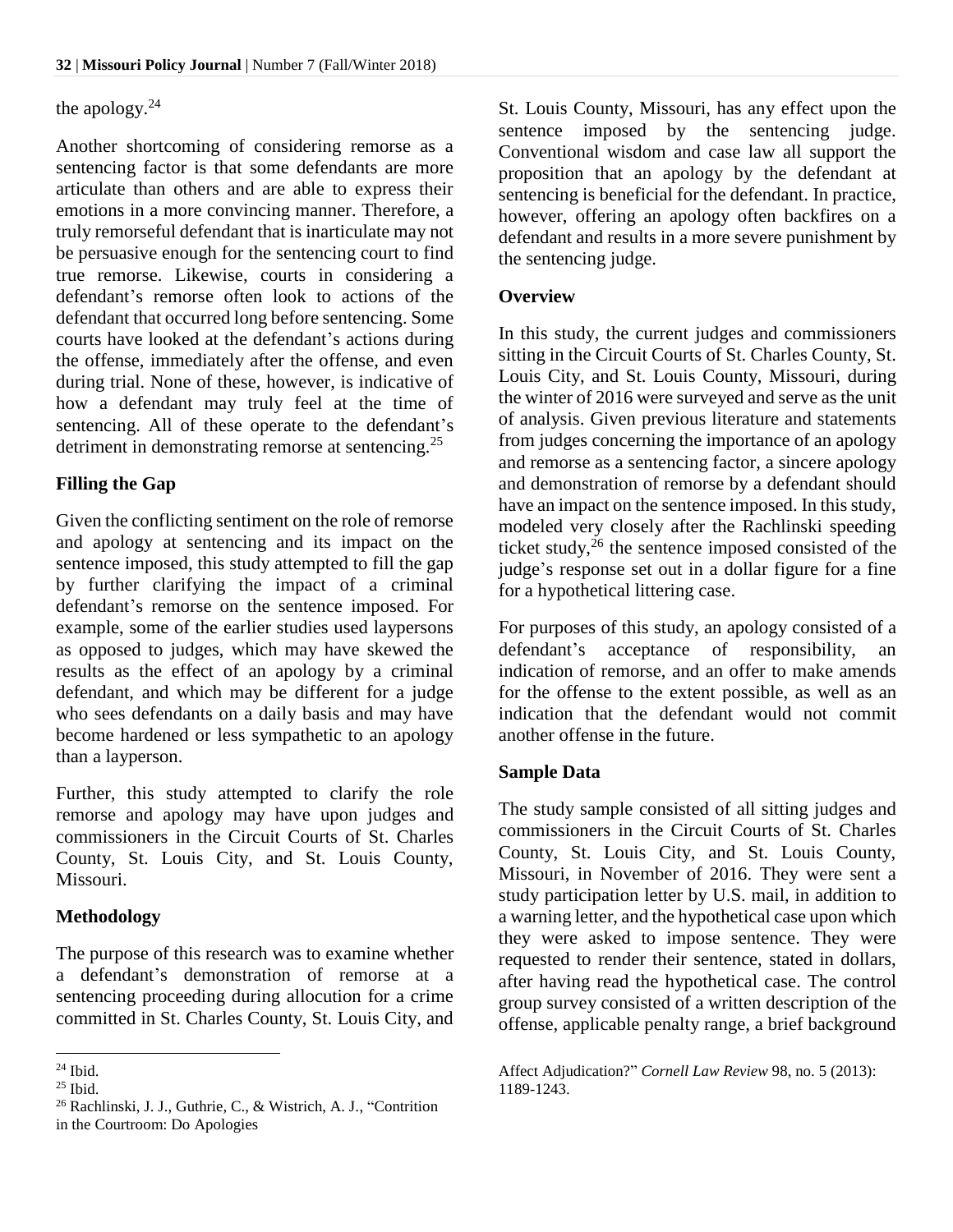of the defendant, and that the defendant chose not to speak at allocution.

The other group received the same information as above except it indicated that the defendant wished to address the court at allocution, and set out the defendant's apology that consisted of her acceptance of responsibility, an indication of remorse, and an offer to make amends for the offense to the extent possible, as well as an indication that she would not commit another offense in the future.

All information collected from the judges and commissioners was kept anonymous. All survey information that was returned did not have a place for the responding judge to write any identifying information. Further, there was a separate return envelope provided in which to return the judge's completed hypothetical case.

## **Variables**

In this study, the independent variable was the defendant's apology at allocution. The dependent variable is the sentence imposed. The dependent variable was stated as a dollar figure of the fine imposed as the sentence given.

# **Hypothesis**

It was expected that those judges and commissioners receiving the apology condition would impose a lesser sentence than those receiving the condition without apology. The hypothesis for this study can then be stated as: Judges and commissioners viewing the apology condition will impose a lower fine than those without.

# **Analysis**

 $\overline{a}$ 

This study is a classical experiment as it contains independent variables, post testing and experimental and control groups. Pretesting in this study was not done due to the risk that the judges may have been influenced by having seen both conditions, apology and non-apology of the defendant.<sup>27</sup>

## **Results**

In St. Louis City, there were eleven *apology* respondents from a sample size of twenty. Of the eleven, the average fine was \$50 and the maximum financial penalty was \$100. There were also nine *no apology* respondents from a sample size of twenty. Of the nine, the average fine was \$75 and the maximum financial penalty was \$250. Based on the collected results, it is suggested that an apology, on average in St. Louis City, saved the hypothetical defendant \$25 or 33 percent more than the hypothetical defendant that did not apologize, which is 10 percent of the maximum financial sentence.

In St. Louis County, there were five *apology* respondents from a sample size of thirteen. Of the five, the average fine was \$60 and the maximum financial penalty was \$100. There were also eight *no apology* respondents from a sample size of thirteen. Of the eight, the average fine was \$50 and the maximum financial penalty was \$150. Based on the collected results, it is suggested that an apology, on average in St. Louis County, cost the hypothetical defendant \$10 or 20 percent more than the hypothetical defendants that did not apologize, which is 12 percent of the maximum financial sentence.

In St. Charles County, there were three *apology* respondents from a sample size of five. Of the three, the average fine was \$58 and the maximum financial penalty was \$100. There were also two *no apology* respondents from a sample size of five. Of the two, the average fine was \$100 and the maximum financial penalty was \$100. Based on the collected results, it is suggested that an apology, on average in St. Louis County, cost the hypothetical defendant \$42 or 24 percent more than the hypothetical defendants that did not apologize, which is 8 percent of the maximum financial sentence.

# **Limitations**

Of course, this study is not without limitations. To begin with, the study asked judges to sentence a hypothetical defendant based upon a written description of the facts. Obviously, the study cannot replicate an actual criminal defendant appearing for

<sup>27</sup> Maxfield, M. G., & Babbie, E. R., *Research Methods for Criminal Justice and Criminology: Student Edition* (Belmont, CA: Wadsworth Cengage Learning, 2011).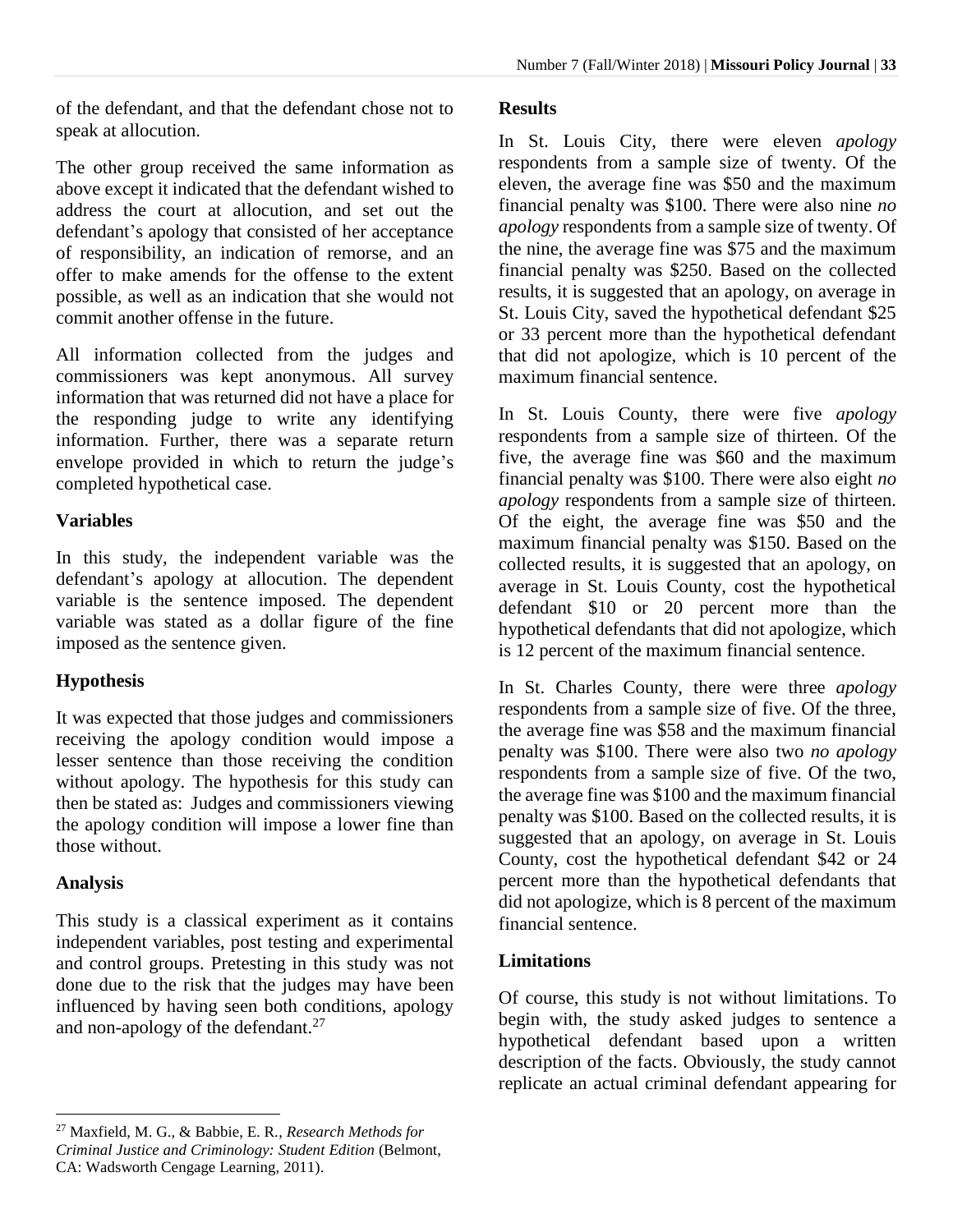| able |  |
|------|--|
|------|--|

| Apology Condition     |     | Fines Imposed |    |               |    |               |    |    |    |         |                 | S Average   | Respondents |
|-----------------------|-----|---------------|----|---------------|----|---------------|----|----|----|---------|-----------------|-------------|-------------|
| Apology - STL City    | 25  | 100'          | 50 | $\Omega$<br>ت | 25 | $100^{\circ}$ | 25 | 50 | 25 | つべ<br>∼ | 00 <sup>1</sup> | \$50        |             |
| No Apology - STL City | 250 | ا50،          | 25 | つぐ<br>ىك      | 50 | 50            | 25 | 50 | 50 |         |                 | Q75<br>ر رو |             |

#### **Table 2.**

| Apology Condition       |    | Fines Imposed |    |     | \$ Average | Respondents |  |         |  |
|-------------------------|----|---------------|----|-----|------------|-------------|--|---------|--|
| Apology - STL County    |    | 25            | 50 | 100 | 100        |             |  | \$60    |  |
| No Apology - STL County | 25 | 50            | 25 | 251 | 50         | 25 150      |  | 50 \$50 |  |

#### **Table 3.**

| Apology Condition | Fines Imposed   \$ Average Respondents |     |     |       |  |
|-------------------|----------------------------------------|-----|-----|-------|--|
| Apology -STC      |                                        | 25  | 100 | \$58  |  |
| No Apology - STC  | 1001                                   | 100 |     | \$100 |  |

*Results from St. Louis City, St. Louis County, and St. Charles County respectively.*

sentencing before a judge. In addition, the very fact that this is a hypothetical case may affect the validity of the study. Likewise, as there are endless possible ways offenses can be committed and charges brought against defendants, this study is limited in that the hypothetical defendant in the study was charged with littering. Therefore, the findings of the study may not have application to other types of crimes, such as drug, property, or violent crimes. In addition, this study is limited to St. Charles County, St. Louis City, and St. Louis County, Missouri, judges and commissioners. While their responses to the survey may provide enlightening information, there is obviously an inherent risk of trying to generalize the findings of this study and apply them to judges in other jurisdictions. Lastly, this study examined responses from a very small number of respondents.

With those limitations in mind, however, it is expected that the results of this study are reliable. It is expected that the judges attempted to provide as accurate information as possible for a number of reasons, including their own interest in the results. In addition, the study was designed to be very brief so that the judges would not be tempted to overthink their responses.

#### **Conclusion**

In conclusion, this study sought to determine whether a defendant's apology and demonstration of remorse during allocution at sentencing had an impact on the sentence imposed by a circuit court judge sitting in St. Charles County, St. Louis City, or St. Louis County. All judges and commissioners were provided a brief survey that outlined a minor littering offense. At random, the judges and commissioners received either a scenario in which there is no allocution by the defendant or one in which the defendant chooses to allocute with an apology. The judges and commissioners were then asked to set out what they believe to be the appropriate sentence via a dollar figure. While mixed, the results showed that an apology, within the confines of this hypothetical study, negatively affected the defendant's sentence. In both St. Charles County and St. Louis County, the results showed that an apology did not reduce the sentence imposed greater than those that did not apologize. In St. Louis City, the results were the converse. The small sample size and inconclusive results leads the researchers to suggest that replication studies should be conducted to further investigate this important topic.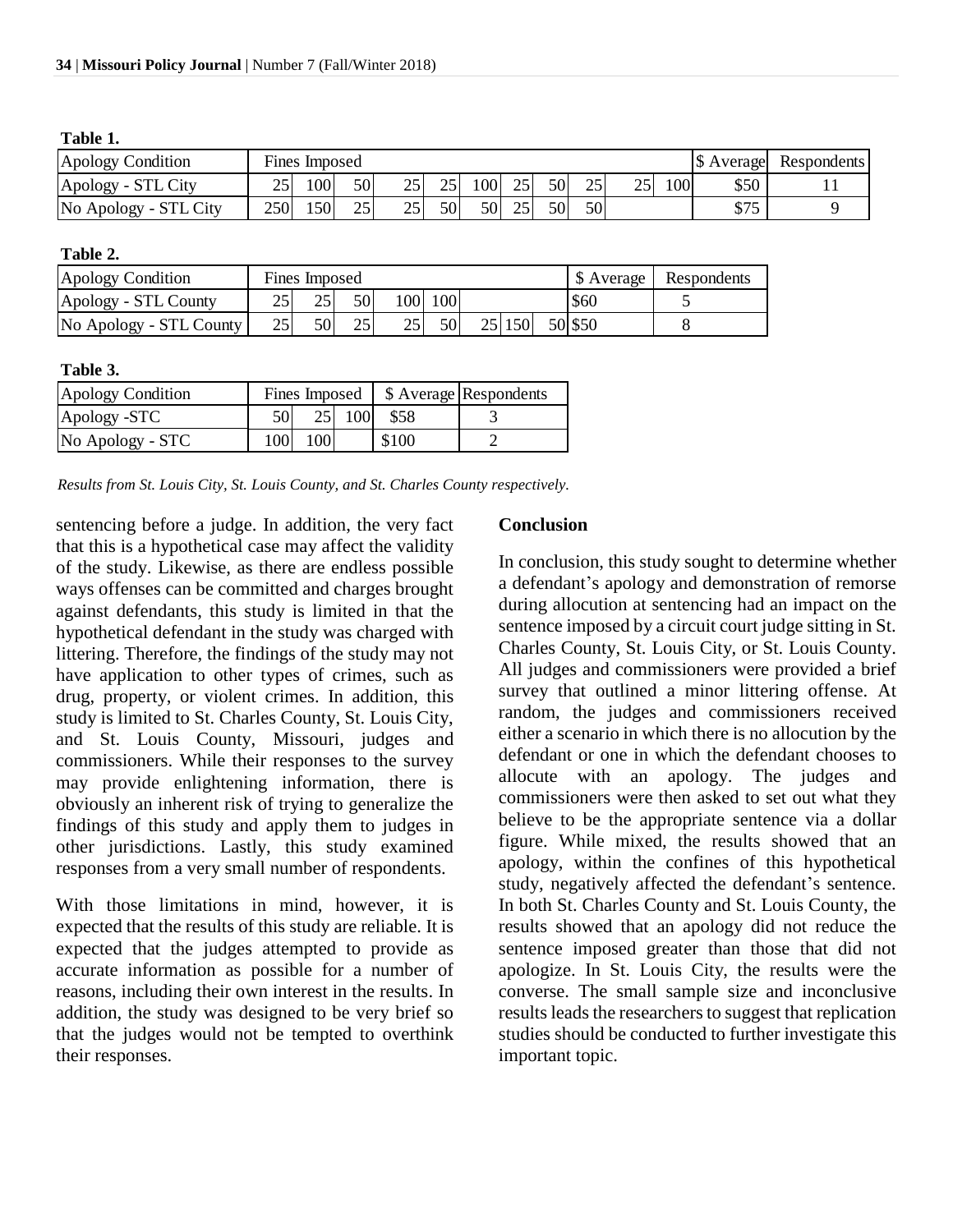#### **APPENDIX**

#### ADVANCED WARNING LETTER

May 1, 2016

Dear (name of judge):

Soon you will receive a survey concerning sentencing practices in Missouri being conducted by myself and Dr. Ryan Guffey of Lindenwood University. Lindenwood University is not providing funding or sponsoring this research. Because of your position and experience in criminal cases, your participation is greatly appreciated.

Thank you in advance for your cooperation.

Sincerely,

Grant J. Shostak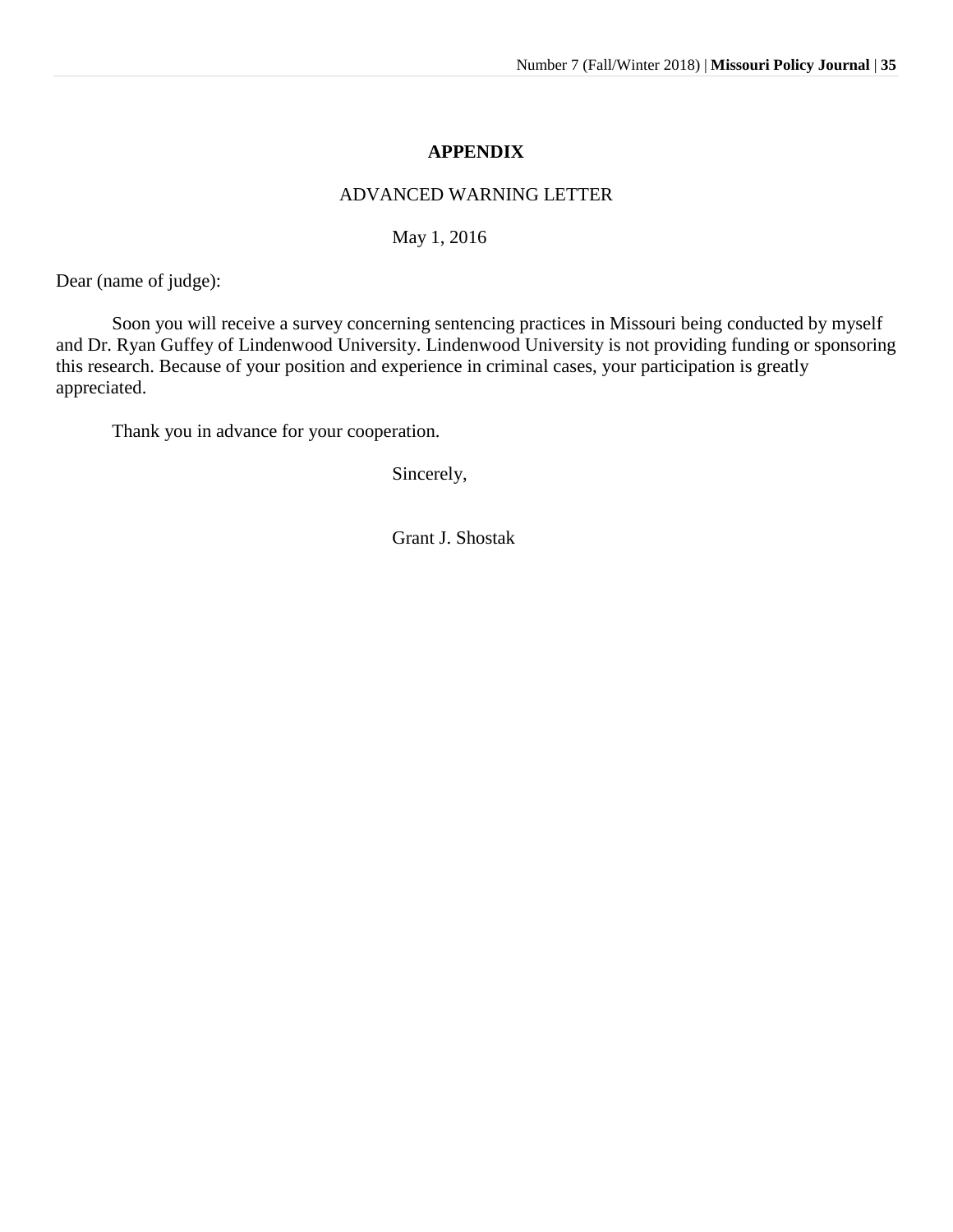#### SAMPLE COVER LETTER

October 19, 2016

Re: Sentencing Practices Survey

Dear (judge's name):

My name is Grant Shostak and I currently serve as the Vice President, General Counsel to Lindenwood University. Along with Dr. Ryan Guffey, Vice President, Student Development, of Lindenwood University, we have undertaken a study to further understand sentencing practices in Missouri. Because of your knowledge and experience, it would be most appreciated if you would take a few moments to complete the enclosed survey. Please place and seal your completed anonymous survey in the included envelope.

The survey should not take more than just a few minutes to complete. Please place and seal your completed survey in the self-addressed, stamped envelope. Please mail your completed survey on or before November 19, 2016.

Any responses given in the survey will remain completely anonymous. Your name will not be disclosed in any report. Of course, at the completion of the survey, we would be glad to send you a summary of the study.

Should you have any questions or wish to discuss this further, please do not hesitate to contact me at 314-477-3367.

Very truly yours,

Grant J. Shostak, J.D. Ryan V. Guffey, Ph.D.